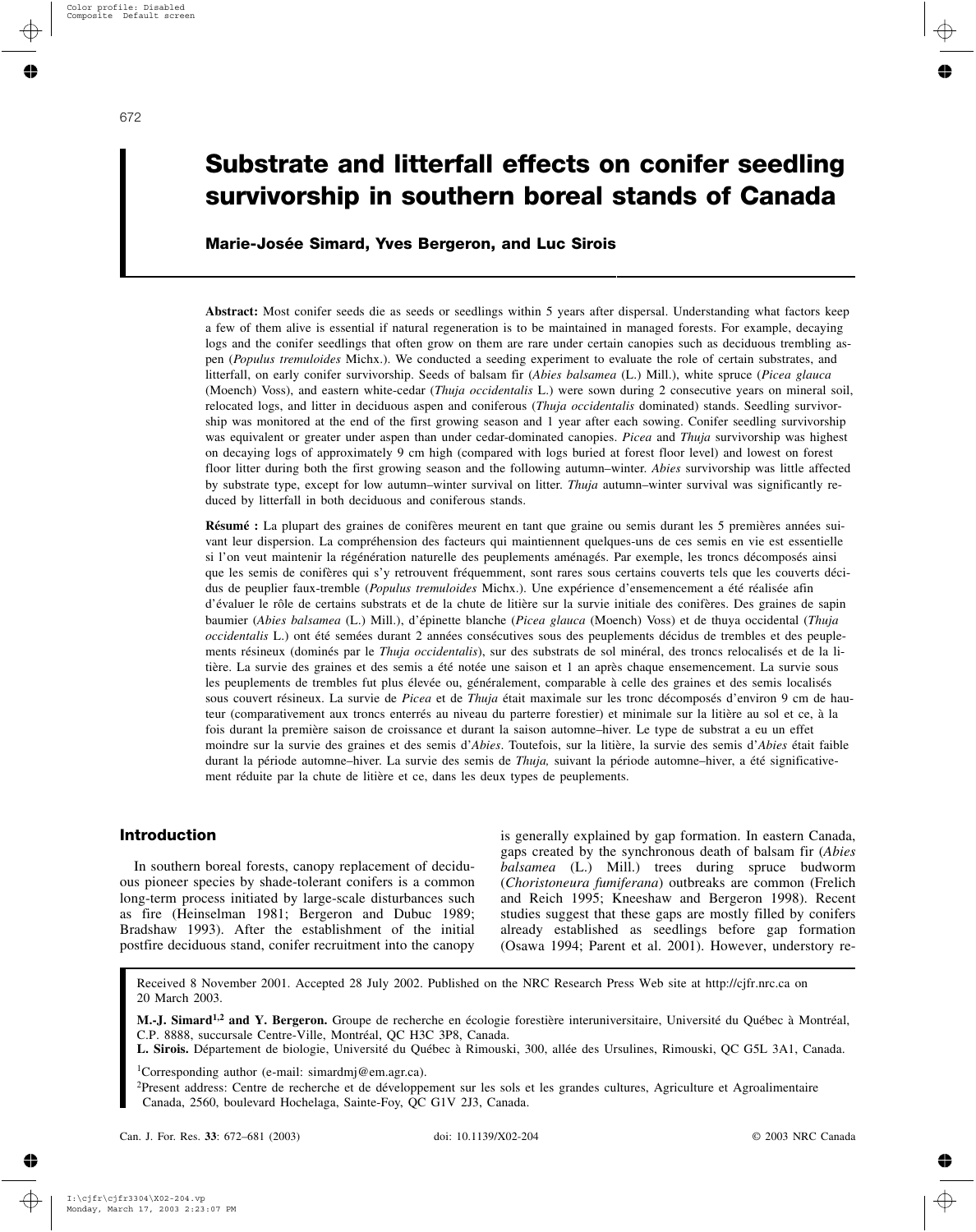cruitment from seed to seedling has received less attention despite the fact that for most tree species, important population losses occur during the first 3 years of growth (Place 1955; Harper 1977; Christy and Mack 1984; Fenner 1987; Tan and Bruckert 1992; Jones et al. 1994; DeLong et al. 1997; Farmer 1997). Arguably, initial survival can modify a species' entire demography (Hartgerink and Bazzaz 1984; Gray and Spies 1997; Kuuluvainen and Juntunen 1998).

The distribution of conifer seedlings in the understory is often related to the distribution of specific substrates and microtopography (Day 1964; Knapp and Smith 1982; Christy and Mack 1984; Bartlett et al. 1991; Côté and Bélanger 1991; St. Hilaire and Leopold 1995; Anderson and Winterton 1996; McLaren and Janke 1996; Cornett et al. 1997; Simard et al. 1998). Decaying logs and short mosses are commonly cited as important regeneration seedbeds (see Harmon et al. 1986; Côté and Bélanger 1991; McLaren and Janke 1996; Cornett et al. 1997; Simard et al. 1998). However, few studies attempt to isolate direct canopy type effects such as shade and seed production from more indirect effects such as the abundance of these seedbeds on seedling survivorship (Cornett et al. 1997; Caccia and Ballaré 1998; Simard et al. 1998). If seedbed abundance modulates conifer establishment, then the effect of management practices on the aspect of the forest floor will have to be taken into account to maintain enough seedlings in the understory after the next harvest.

On mesic sites in the southeastern Canadian boreal forest, postfire canopies are composed of shade-intolerant deciduous species (trembling aspen (*Populus tremuloides* Michx.) or white birch (*Betula papyrifera* Marsh.)), while late successional canopies are dominated by balsam fir and eastern white-cedar (*Thuja occidentalis* L.). White spruce (*Picea glauca* (Moench) Voss) trees are less abundant and mostly present in midsuccessional stands (Bergeron and Dubuc 1989). Early successional stands have fewer large decaying logs or stumps on the forest floor (Hély et al. 2000) and this may interfere with conifer establishment. Conifer seedlings have been associated with decaying logs or stumps, especially the smaller seeded, yet shade-tolerant *Thuja occidentalis* (Simard et al. 1998). Moreover, conifers, but particularly *Thuja occidentalis* seedlings, are scarcer under deciduous than under more coniferous canopies (Kneeshaw and Bergeron 1996), even near seed-bearing *Thuja occidentalis* trees (Bergeron and Charron 1994). Therefore, we hypothesize that the presence of specific substrates on the forest floor, such as logs, could modulate the initial survival of conifers more than other canopy-type effects. Also, since broadleaf litterfall can easily smother conifer seedlings (Koroleff 1954), logs could be particularly essential for initial survival in deciduous stands due to their litter-shedding property (Thornburgh 1969; Christy and Mack 1984; DeLong et al. 1997).

In an attempt to dissociate the effects of forest floor characteristics from those of stand composition and age, decaying logs were relocated from the old coniferous stands (230 years old) to pioneer deciduous stands (<80 years old) and mineral soil seedbeds of both stand types were mixed together. We then compared early seedling survivorship on these substrates and litter. We also assessed the effect of litterfall on autumn–winter survival (AW1).

## **Materials and methods**

#### **Study area**

The study area is around Lake Duparquet in northwestern Quebec (79°15′W, 48°30′N) at the southwestern limit of Quebec's boreal forest (Rowe 1972) in the *Abies balsamea* – *Betula papyrifera* climax vegetation domain (Grandtner 1966). The closest meteorological station is 42 km north at La Sarre. Climate is continental with a mean annual temperature of 0.8°C and total annual precipitation of 857 mm. Snow represents 25% of total annual precipitation. The frost-free period averages 64 days, although occasional frosts may occur throughout the growing season Environment Canada 1993).

Four circular plots (10 m in diameter,  $78.54 \text{ m}^2$  area) were delimited in both *Thuja occidentalis* dominated and *Populus tremuloides* dominated forests (100 m to 4.1 km apart). Fire behavior during wildfires, recurrent spruce budworm outbreaks, topography, and land use have increased compositional variability within forest types (Bergeron and Dubuc 1989; Kneeshaw and Bergeron 1998; Bergeron 2000). The plots are not located in uniform continuous stands but rather in patches representative of the deciduous and coniferous stages of a postfire successional gradient (Bergeron and Dubuc 1989). Plots were established where slope was negligible and canopy closed (Table 1).

In each plot, we measured (*i*) basal area and tree composition (5 cm diameter at breast height (DBH)), (*ii*) litter depth by taking 10 measures per plot (in the L treatments described below), and (*iii*) water content of litter and of all seedbed treatments described below using shallow cores  $(depth = 5 cm, diameter = 3 cm)$ . Core samples were extracted once in July 1996, 4 days following the most recent rainfall. Water content was expressed as a percentage of the wet mass of the sample.

### **Experimental design**

The experiment began in June 1995 and ended in August 1997. In each circular plot, we randomly located nine  $70 \times$ 70 cm quadrats at least within 1 m of the plot circumference. Each quadrat received one of the following treatments.

- (1) Mineral soil exposed and caged (ms+c): The organic horizons and roots of the forest floor were removed to bare the mineral soil. The mineral soil from both stand types was mixed together to homogenize for nutrient and other soil property differences. Then, a wire cage  $60 \times 10 \times 15$  cm  $(6\text{-}mm^2 \text{ mesh})$  was placed on top of the mineral soil to exclude vertebrate predation.
- (2) Mineral soil exposed (Msoil): Same as treatment 1 without the cage.
- (3) Forest floor litter (FFLitter): A section of the forest floor covered with litter was left intact.
- (4) Unburied log (ULog): Well-decomposed logs were carefully collected in the coniferous stand type using wire sheets to keep the bole entire and relocated in sets of three logs per quadrat; the top of the logs averaged  $8.78 \pm 1.92$  cm height above the forest floor (after relocation). Selected logs had soft wood to a depth of at least 10 cm and were covered by moss species. Logs could not be identified to species due to their advanced state of decay. Selected logs were in decay class IV or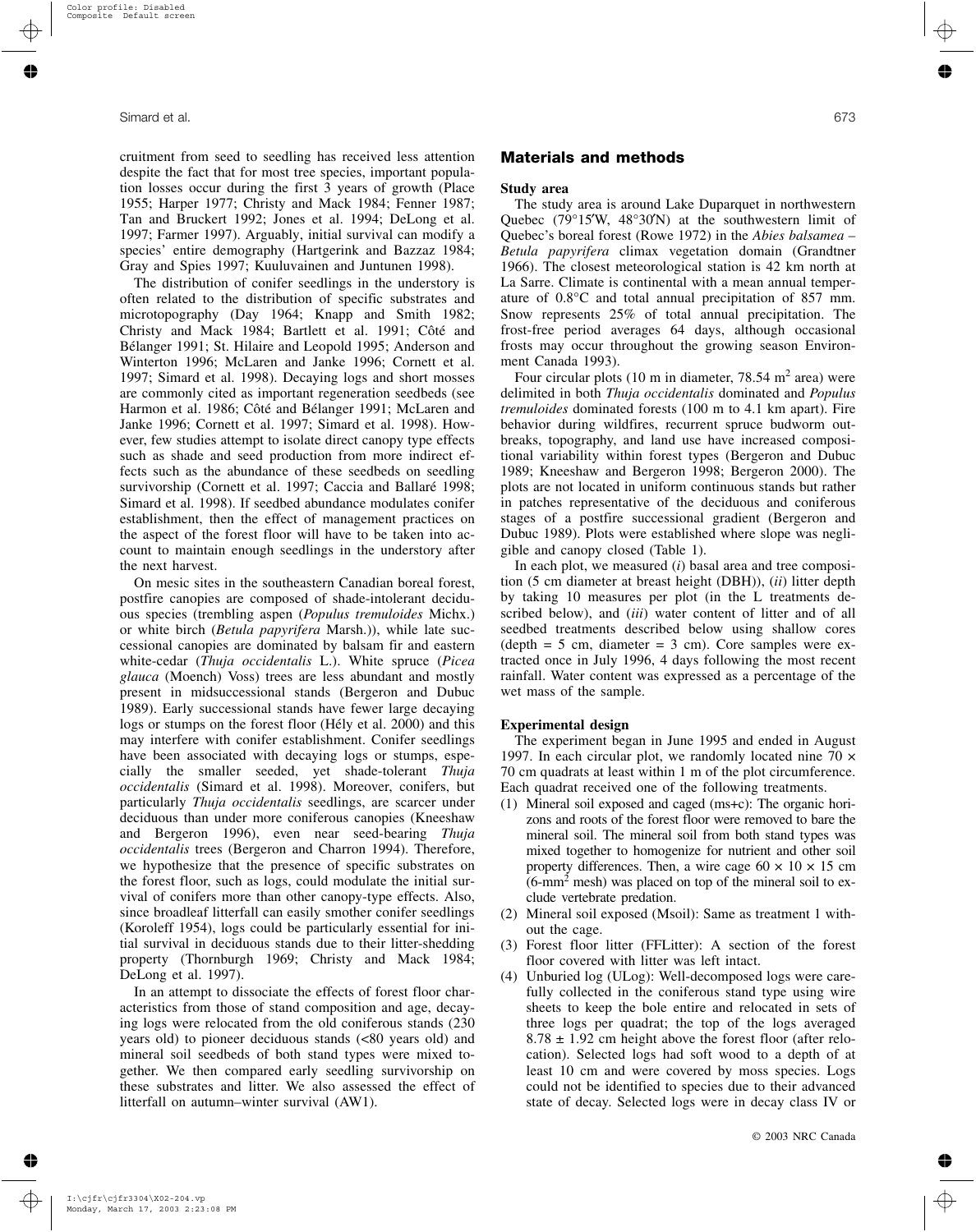|                                                     | Deciduous    | Coniferous     |
|-----------------------------------------------------|--------------|----------------|
| Total number of plots                               | 4            | 4              |
| % deciduous stems ( $\geq$ 5 cm DBH)                | 80           | $\mathfrak{D}$ |
| $\%$ coniferous stems ( $\geq$ 5 cm DBH)            | 20           | 98             |
| % herbaceous cover                                  | 35(5)        | 35 (30)        |
| Forest floor thickness (LFH layers) (cm)            | 6.3(1.35)    | 7.9(1.90)      |
| Soil type                                           | Mesic clay   | Mesic clay     |
| Basal area (m <sup>2</sup> /ha) ( $\geq$ 5 cm DBH)  |              |                |
| Total                                               | 53.6         | 46.6           |
| Populus tremuloides                                 | 50.1         | 2.1            |
| Betula papyrifera                                   | 0.35         | $\Omega$       |
| Abies balsamea                                      | 2.4          | 7.1            |
| Picea glauca                                        | 0.68         | 0.10           |
| Thuja occidentalis                                  | $\Omega$     | 37.2           |
| Substrate water content (% based on fresh mass)     |              |                |
| Forest floor litter                                 | 45.1 (12.0)a | 35.8(14.4)b    |
| Mineral soil (coarse)                               | 20.5(3.4)a   | 21.3(5.7)a     |
| Decaying log with moss (unburied)                   | 40.3 (19.8)a | 36.9 $(25.0)a$ |
| Decaying log with moss buried at forest floor level | 57.2 (14.8)a | 46.6 $(20.6)b$ |

| <b>Table 1.</b> Characteristics of the deciduous and coniferous plots. |  |
|------------------------------------------------------------------------|--|
|------------------------------------------------------------------------|--|

**Note:** Data are means with standard deviations in parentheses. Means followed by the same letter do not differ significantly between stand types ( $\alpha = 0.05$ ).

V (Harmon et al. 1986; Scott and Murphy 1987; Arthur and Fahey 1990).

(5) Buried log (BLog): Same as treatment 4 except logs were "buried" so that the top of the log was at ground level to determine whether log height influences seedling survival. An attempt to test this height effect on mineral soil failed because our clay mounds tended to erode and dry. Moreover, seeds were easily dispersed off the clay mounds by raindrops.

The remaining four quadrats received treatments 2–4 plus the following litterfall exclusion roofs. To test if litterfall affects seedling survival, we prevented coarse litter from falling on the seedlings (litterfall effect) by installing mesh wire  $(7.95 \text{-} \text{cm}^2 \text{ mesh})$  roofs on top of the second set of quadrats (except treatment 1, since the caging unit also prevented litter from falling on the seedbed). The mesh was small enough to prevent broadleaf litter and coarse litter or debris, which could smother seedlings, from accumulating on the quadrats (M.-J. Simard, personal observation). These wire roofs were installed at 70 cm height with four stakes; the roof was bent from center to prevent litter from accumulating on top. Any remaining litter on the roofs was removed every spring.

To make sure that the caging (treatment 1) results were attributable to predator exclusion and not to modifications of environmental conditions such as reduction of surface evaporation, light, or raindrop impact (Clements 1964; Thomas and Wein 1985), we installed an open cage (four openings of  $7 \times$ 10 cm were cut in the center and at both ends of the cage on the sides) next to the closed cage unit and compared the closed cage treatment with the open cage treatment (ms–c). The litter exclusion roofs (lwire) were located high enough to minimize any modifications in the seed and seedling environment.

To avoid any edge effect, a surface of  $50 \times 50$  cm was delimited in the center of each quadrat. We also removed all conifer seeds that we could find on the substrate before seeding. To evaluate undetected natural seed input, half of this surface was nevertheless left unseeded. Natural seed input was important only in autumn 1994, before the setting of the experiment, and negligible after.

One hundred viable seeds of each species were seeded in rows per quadrat in June of 1995, 1996, and 1997. The number of viable seeds sown was determined by previous germination tests. Seeds were provided by the ministère de l'Énergie et des Ressources du Québec. *Abies balsamea* and *Picea glauca* seeds were collected in the township of Hébécourt, Abitibi (48°30′N, 79°25′W), while the *Thuja occidentalis* seeds originated from Rimouski (47°66′N, 55°52′W). Previous germination tests indicated that the seeds did not require stratification (ministère de l'Énergie et des Ressources du Québec, personal communication). The plots were visited during the last week of August and during the first week of June each year. Seedlings were identified using colored sowing pins. Due to time constraints, we only seeded Msoil, ULog, and BLog quadrats, with and without litterfall exclusion roofs, in 1995. However, analyses done on the available treatments (not shown) are in agreement with presented results and allowed us to compare autumn– winter survival of 1995–1996 and 1996–1997.

We use the term "survivorship" when survival includes not only a time interval but also a transition from seed to seedling stage (as a reminder). Seedling survivorship at the end of the first growing season (GS1) was calculated based on the number of viable seeds sown. Seedling autumn– winter survival (AW1) was calculated based on the number of seedlings counted at the end of August.

## **Data analysis**

When a known number of seeds is sown, the resulting number of seedlings present is an observation of a variable that follows a binomial law (Bondesson 1988). The logistic model, by taking the logit as an intermediate variable, provides the possibility of doing multiple regressions with bi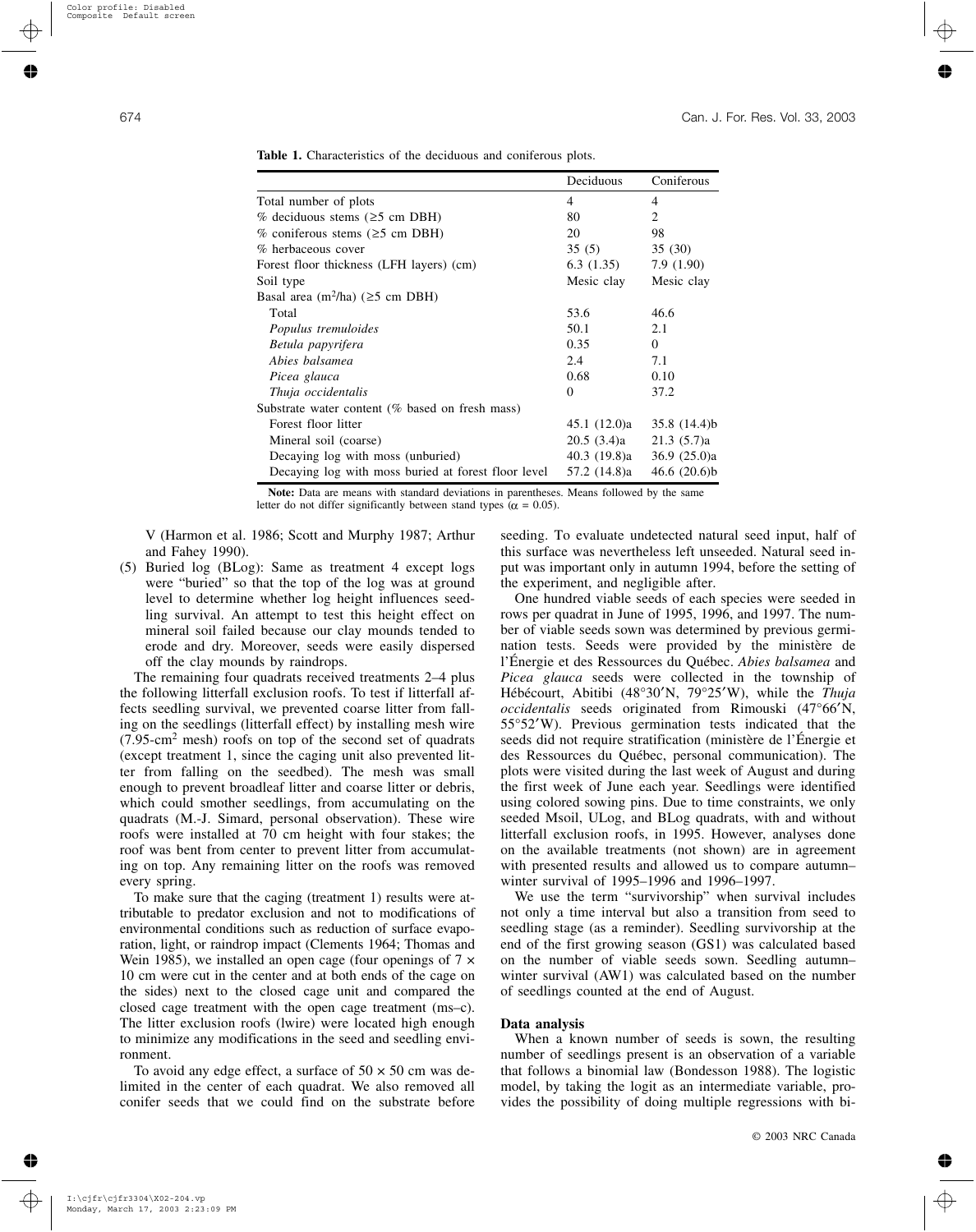nary variables such as survival using maximum likelihood models based on the binomial characteristics of the studied phenomena (see Trexler and Travis 1993). The order in which terms are included in a model is important when processing binomial data because the effect of each term cannot be estimated independently of the others. Therefore, to select a model, we calculated the deviance (–2 ln(likelihood ratio)) for all possible linear logistic models that could be fitted to the data. Model selection was based on the difference in deviance between the simplest model and models with more terms (Collett 1991). Since no statistical package generates multiple comparisons for logistic regressions, these were determined by running the program a second time for each pair of treatments. The analysis was performed using SPSS (Norusis and SPSS Inc. 1997). Stand type differences in substrate water content were compared using rank sum tests (Scherrer 1984).

# **Results**

Substrate water content 4 days following the most recent rainfall was higher (litter and buried log) or comparable (mineral soil and unburied log) in the deciduous plots compared with the coniferous plots (Table 1). The water content of the moss and wood sampled on the buried logs and the unburied logs was also significantly different (Mann– Whitney's *U* = 225.5, *p* = 0.0009).

There was always a highly significant  $(p < 0.001)$  influence of the seeding year on the number of seedlings present at the end of GS1 (Table 2). For all species, seedling to viable seed ratios were higher in 1997 (approximately 0.46, all species) than in 1996 (approximately 0.15, all species). AW1 (uncaged seedlings) did not depend on seeding year except for *Picea*  $(p = 0.0011)$  (Table 2) whose survival was best in 1996–1997 (0.29  $\pm$  0.45) compared with 1995–1996 (0.10  $\pm$ 0.30)).

For uncaged seeds and seedlings, we found no significant stand effect  $(p > 0.1229)$  on the number of seedlings present at the end of GS1. There was a significant stand effect ( $p <$ 0.001) for the caged mineral soil treatments (Table 2). On caged mineral soil, seedling numbers per viable seed sown where significantly higher in the deciduous stand type  $(p <$ 0.001 for all species) (Fig. 1). We found no significant stand effect  $(p > 0.23)$  on AW1 of uncaged seedlings (Table 2). We were unable to analyze stand effects on AW1 for caged mineral soil due to low seedling numbers.

Substrate type (uncaged seedlings) had an effect on the number of seedlings present at the end of GS1 per viable seeds of *Picea* and *Thuja* ( $p < 0.001$ ) and *Abies* ( $p < 0.05$ ) (Table 2). Higher GS1 numbers were found on buried logs for *Abies*, unburied logs for *Picea*, and unburied logs and mineral soil for *Thuja*. GS1 numbers were lowest on forest floor litter for *Picea* and *Thuja* (Fig. 2). There was also a substrate type effect on AW1 of *Picea* seedlings (*p* = 0.0018) (Table 3) for which AW1 was best on unburied logs. AW1 on forest floor litter could not be included in the analysis, since no seedlings survived the autumn–winter period on that substrate (Fig. 3).

There was a significant effect of litterfall on AW1 of *Thuja* ( $p = 0.003$ ) (Table 3), which did not significantly vary with stand type or substrate type. *Abies* and *Picea* AW1 was not significantly affected by litterfall  $(p > 0.1)$  (Table 3; Fig. 4).

Predation on mineral soil for GS1 was significant (*p* < 0.001) for *Abies* and *Picea* (Table 2). There was also a significant stand × predation interaction (*p* < 0.001) for *Abies*. Figure 1 shows that predation was significant only in the deciduous stand type for *Abies*, while *Picea* counts were reduced by predation in both stand types. We found no significant predation effect on AW1 on mineral soil (*p* > 0.3039) (Table 3).

# **Discussion**

In both aspen and *Thuja* stands, *Picea* and *Thuja* seeds falling on nurse logs or mineral soil instead of forest floor litter had a significantly higher chance of being present as live seedlings at the end of the first summer. The survivorship of *Abies* was unaffected by seedbed type during that time. Moreover, paralleling the findings of DeLong et al. (1997) for *Picea glauca*, autumn–winter survivorship was low on forest floor litter for all conifers, and the presence of nurse logs particularly increased *Picea* survivorship during that period.

*Abies* survivorship was higher on nurse logs buried to ground level compared with unburied logs (of approximately 9 cm height). On the contrary, *Picea* and *Thuja* survivorship from seed until the end of the first summer was best on unburied logs compared with logs buried at the forest floor level, and *Picea* survival was highest on these former logs during autumn and winter. Temperature is higher on raised surfaces such as logs or mounds (Nelson 1950; DeLong et al. 1997), while evaporation and drainage are lower at the forest floor level (also suggested by our scarce water content data) (Place 1955; Anderson and Winterton 1996). The light requirements of the seedlings and the light extinction gradient are probably too small to affect survival in this case (Aubin et al. 2000; Parent 2002). Perhaps early survivorship of the larger seeded *Abies* is more limited by water vapor deficit than temperature in these mixedwood forests, while the opposite would be true for *Picea* and *Thuja*. Simard et al. (1998) have suggested that *Picea* and *Thuja* survival is better on decaying logs than on forest floor moss because logs are colonized by thinner moss carpets (Harmon and Franklin 1989; Nakamura 1992). Results reveal that microtopographic effects are also involved.

Except for their relatively small seed size, *Thuja* spp. have many characteristics associated with high shade tolerance (Johnston 1990; Carter and Klinka 1992; Wang et al. 1994) and compose late successional stands (Bergeron and Dubuc 1989; Frelish and Reich 1995). Our results show that litterfall reduced *Thuja* survival in both stand types, suggesting that small *Thuja* seeds and resulting small seedlings are ill-adapted to understory risks such as falling debris (see Metcalfe and Grubb 1997). Due to their larger surface area and complete autumn shedding, we expected aspen leaves to smother seedlings more easily and therefore reduce survival to a greater extent than coniferous litter (see Moore 1926; Koroleff 1954; Gregory 1966). *Thuja occidentalis* trees do not shed individual scales but entire branchlets and shed most of their litter in autumn (Chandler 1943). Moreover, falling woody branches can significantly reduce the survival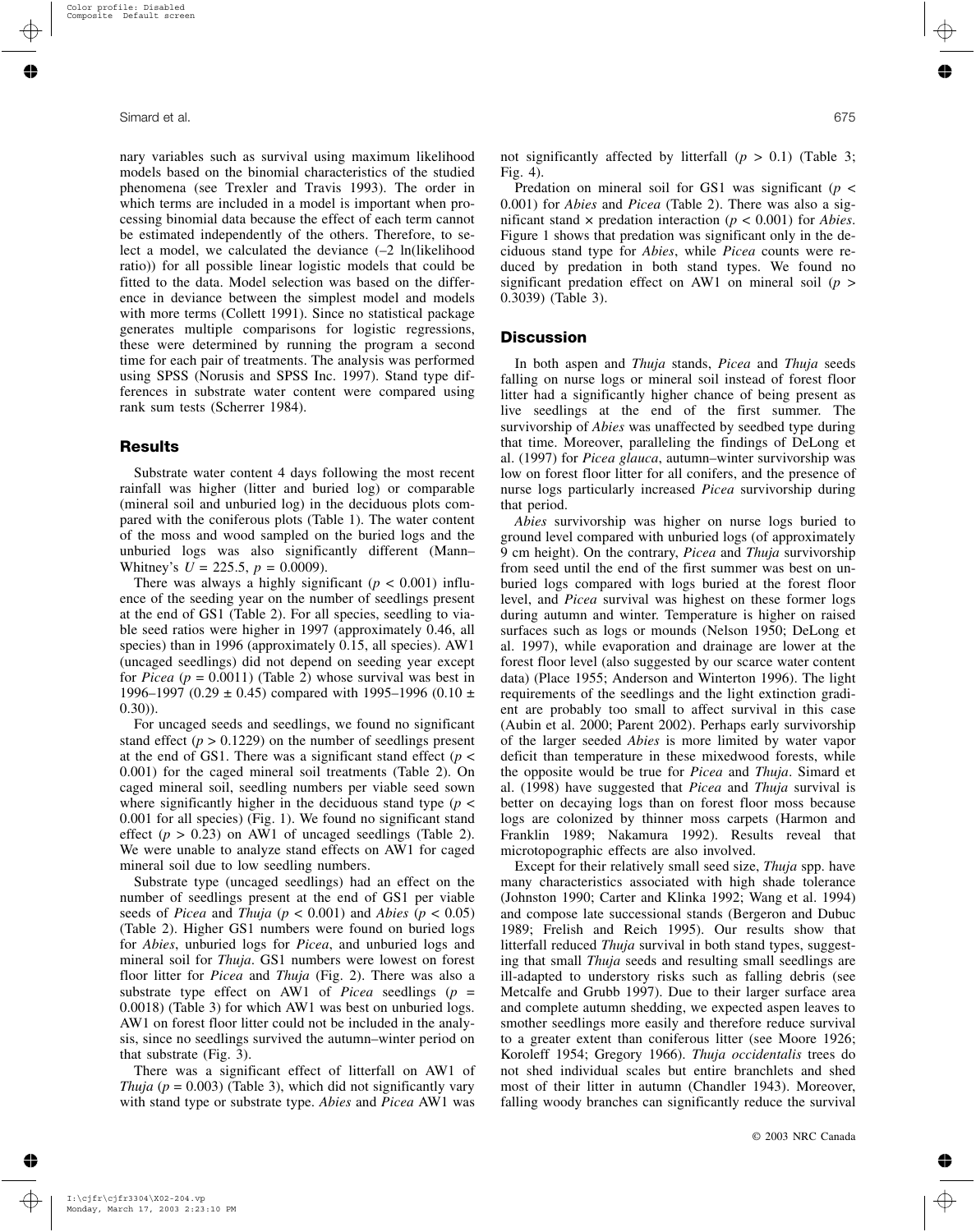|                        | Table 2. Deviance and p values for seedlings present at the end of the first growing season per viable seed sown<br>(A) Uncaged treatment.                                                                        |                             |                         |                 |                 |                            |                                                                               |                 |                   |                 |                 |                 |                                |                 |                 |                 |
|------------------------|-------------------------------------------------------------------------------------------------------------------------------------------------------------------------------------------------------------------|-----------------------------|-------------------------|-----------------|-----------------|----------------------------|-------------------------------------------------------------------------------|-----------------|-------------------|-----------------|-----------------|-----------------|--------------------------------|-----------------|-----------------|-----------------|
|                        | $\sqrt{S}$                                                                                                                                                                                                        |                             | $\overline{\mathbf{s}}$ | 고               |                 | $\rm{su}$                  | $\ensuremath{\mathsf{s}}\xspace$ $\times$<br>$\ensuremath{\mathsf{s}}\xspace$ |                 | $sy \times pl$    | $sy \times su$  |                 | $st \times pl$  | $st \times su$                 | $pl \times su$  |                 | $-211$<br>Model |
| Abies                  | 279.1                                                                                                                                                                                                             |                             | 1.497                   | 3.976           |                 | 8.882                      | 0.009                                                                         |                 | 0.68              | 6.125           |                 | 1.463           | 0.749                          | 12.87           |                 | 354.46          |
| Þ                      | 0.0001                                                                                                                                                                                                            |                             | 0.2211                  | 0.4093          |                 | 0.0309                     | 0.9244                                                                        |                 | 0.9538            | 0.1057          |                 | 0.8331          | 0.8616                         | 0.3783          |                 |                 |
| Picea                  | 144.3                                                                                                                                                                                                             |                             | 0.053                   | 30.85           |                 | 58.80                      | 2.764                                                                         |                 | 16.18             | 2.497           |                 | 5.212           | 7.517                          | 37.18           |                 | 849.72          |
|                        | 0.0001                                                                                                                                                                                                            |                             | 0.8179                  | 0.0001          |                 | 0.0001                     | 0.0964                                                                        |                 | 0.0028            | 0.4758          |                 | 0.2662          | 0.0571                         | 0.0002          |                 |                 |
| Thuja                  | 267.1                                                                                                                                                                                                             |                             | 2.38                    | 16.67           |                 | 64.66                      | 0.050                                                                         |                 | 4.020             | 2.559           |                 | 1.852           | 2.552                          | 24.93           |                 | 387.67          |
|                        | 0.0001                                                                                                                                                                                                            |                             | 0.1229                  | 0.0022          |                 | 0.0001                     | 0.8231                                                                        |                 | 0.4033            | 0.4647          |                 | 0.7630          | 0.4660                         | 0.0151          |                 |                 |
| $\widehat{\mathbf{B}}$ | Open                                                                                                                                                                                                              | and closed caged on mineral |                         | soil treatment. |                 |                            |                                                                               |                 |                   |                 |                 |                 |                                |                 |                 |                 |
|                        | Šγ                                                                                                                                                                                                                |                             | $\overline{\mathbf{s}}$ | Þ               |                 | pr                         | $sy \times st$                                                                |                 | $s$ y $\times$ pl | $sy \times pr$  |                 | $st \times pl$  | $\frac{1}{10} \times 15$       | $p1 \times pr$  |                 | $-211$<br>Model |
| Abies                  | 75.24                                                                                                                                                                                                             |                             | 61.18                   | 22.94           |                 | 36.64                      | 22.06                                                                         |                 | 27.70             | 3.260           |                 | 3.275           | 19.19                          | 6.946           |                 | 289.49          |
|                        | 0.0001                                                                                                                                                                                                            |                             | 0.0001                  | 0.0001          |                 | 0.0001                     | 0.0001                                                                        |                 | 0.0001            | 0.0710          |                 | 0.5129          | 0.0001                         | 0.1388          |                 |                 |
| Picea                  | 12.87                                                                                                                                                                                                             |                             | 32.93                   | 53.12           |                 | 51.97                      | 113.6                                                                         |                 | 9.454             | 3.805           |                 | 36.77           | 0.585                          | 19.43           |                 | 479.89          |
| $\overline{a}$         | 0.0003                                                                                                                                                                                                            |                             | 0.0001                  | 0.0001          |                 | 0.0001                     | 0.0001                                                                        |                 | 0.0507            | 0.0512          |                 | 0.0001          | 0.4440                         | 0.0516          |                 |                 |
| Thuja                  | 69.47                                                                                                                                                                                                             |                             | 13.56                   | 17.36           |                 | $0.008\,$                  | 14.36                                                                         |                 | 7.680             | 2.561           |                 | 15.86           | 3.685                          | 4.102           |                 | 468.13          |
| Þ                      | 0.0001                                                                                                                                                                                                            |                             | 0.0002                  | 0.0016          |                 | 0.9287                     | 0.0002                                                                        |                 | 0.1040            | 0.1095          |                 | 0.0032          | 0.0550                         | 0.3924          |                 |                 |
|                        | (A) Uncaged treatment.                                                                                                                                                                                            |                             |                         |                 |                 |                            |                                                                               |                 |                   |                 |                 |                 |                                |                 |                 |                 |
|                        | ζs                                                                                                                                                                                                                | 2                           | ᆷ                       | $\mathbf{H}$    | su $(-L)^d$     | ${\rm sy} \times {\rm st}$ | $sy \times pl$                                                                | sy $\times$ If  | $s_y \times s_u$  | $st \times pl$  | st $\times$ lf  | $st \times su$  | $\mathbf{p}l\times\mathbf{l}f$ | $pl \times su$  | If $\times$ su  | Model -211      |
| Abies                  | 2.335                                                                                                                                                                                                             | 0.346                       | 14.16                   | 2.481           | 1.980           | 0.165                      | 5.743                                                                         | 2.592           | 0.141             | 5.861           | 0.434           | 5.509           | 7.655                          | 4.635           | 0.083           | 379.0           |
| $\overline{a}$         | 0.1265                                                                                                                                                                                                            | 0.5564                      | 0.0068                  | 0.1152          | 0.3716          | 0.6846                     | 0.2192                                                                        | 0.1074          | 0.9319            | 0.0788          | 0.5100          | 0.0636          | 0.1051                         | 0.7958          | 0.9593          |                 |
| Picea                  | 10.71                                                                                                                                                                                                             | 0.230                       | 10.12                   | 1.799           | $12.70$         | 3.598                      | 9.375                                                                         | 0.529           | 1.041             | 5.920           | 2.876           | 0.268           | 2.676                          | 10.63           | 5.874           | 339.9           |
| Þ                      | 0.0011                                                                                                                                                                                                            | 0.6315                      | 0.0385                  | 0.1798          | 0.0018          | 0.0578                     | 0.0524                                                                        | 0.4670          | 0.5942            | 0.0518          | 0.0899          | 0.8746          | 0.6134                         | 0.2234          | 0.0530          |                 |
| Thuja                  | 0.2893<br>1.123                                                                                                                                                                                                   | 0.6199<br>0.246             | 0.6254<br>2.680         | 0.0030<br>8.790 | 0.2982<br>2.420 | 0.0742<br>3.187            | 0.07466<br>1.941                                                              | 0.4902<br>0.476 | 0.1977<br>3.242   | 0.2332<br>2.911 | 0.7368<br>0.113 | 0.4330<br>1.674 | 0.5402<br>3.106                | 0.1277<br>12.57 | 0.3619<br>2.033 | 85.16           |
| $\overline{a}$         | (B) Open and closed caged on mineral soil treatment. <sup><math>b</math></sup>                                                                                                                                    |                             |                         |                 |                 |                            |                                                                               |                 |                   |                 |                 |                 |                                |                 |                 |                 |
|                        | Ĕ                                                                                                                                                                                                                 | $\overline{15}$<br>Model    |                         |                 |                 |                            |                                                                               |                 |                   |                 |                 |                 |                                |                 |                 |                 |
| Abies                  | 1.057                                                                                                                                                                                                             | 59.08                       |                         |                 |                 |                            |                                                                               |                 |                   |                 |                 |                 |                                |                 |                 |                 |
| ρ                      | 0.3039                                                                                                                                                                                                            |                             |                         |                 |                 |                            |                                                                               |                 |                   |                 |                 |                 |                                |                 |                 |                 |
| Picea                  | 0.013                                                                                                                                                                                                             | 63.27                       |                         |                 |                 |                            |                                                                               |                 |                   |                 |                 |                 |                                |                 |                 |                 |
| $\overline{a}$         | 0.9092                                                                                                                                                                                                            |                             |                         |                 |                 |                            |                                                                               |                 |                   |                 |                 |                 |                                |                 |                 |                 |
| Thuja                  | 0.094                                                                                                                                                                                                             | 41.25                       |                         |                 |                 |                            |                                                                               |                 |                   |                 |                 |                 |                                |                 |                 |                 |
| $\sim$                 | 0.7592                                                                                                                                                                                                            |                             |                         |                 |                 |                            |                                                                               |                 |                   |                 |                 |                 |                                |                 |                 |                 |
|                        | Note: sy, seed year; st, stand type; pl, plot; lf, litterfall; su, substrate; pr, predation; model -2ll, model -2 log likelihood.<br>"Numbers too low to include the litter treatment (FFLitter) in the analysis. |                             |                         |                 |                 |                            |                                                                               |                 |                   |                 |                 |                 |                                |                 |                 |                 |
|                        | "Numbers too low to include variables other than predation in the analysis                                                                                                                                        |                             |                         |                 |                 |                            |                                                                               |                 |                   |                 |                 |                 |                                |                 |                 |                 |

© 2003 NRC Canada

676 Can. J. For. Res. Vol. 33, 2003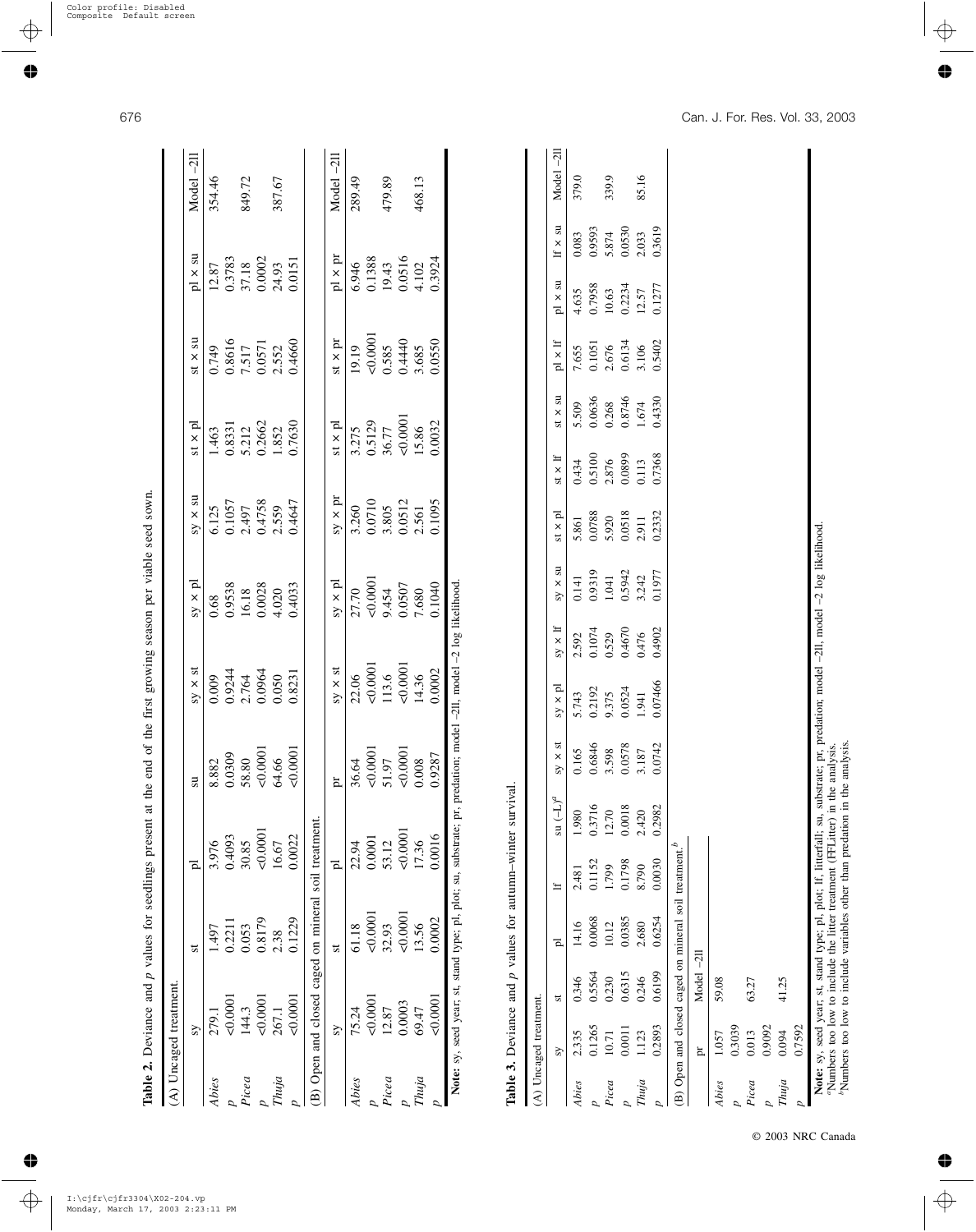**Fig. 1.** Mean number of *Abies balsamea*, *Picea glauca*, and *Thuja occidentalis* seedlings present at the end of the first growing season on caged mineral soil (ms+c) and uncaged (i.e., open cage) mineral soil (ms–c) in deciduous (aspen) and coniferous (*Thuja*) stand types. \*\*\*, Differences between predation treatments significant at  $\alpha = 0.001$ .



**Fig. 2.** Mean number of *Abies balsamea*, *Picea glauca*, and *Thuja occidentalis* seedlings present at the end of the first growing season per viable seed sown on different substrate treatments (uncaged). Msoil, mineral soil; FFLitter, forest floor litter; BLog, moss-covered decaying log "buried" to forest floor level; ULog, unburied moss-covered decaying log (top at approximately 9 cm height above forest floor level). For each species, means topped by the same letter do not differ significantly at  $\alpha = 0.05$ .



of tree regeneration (Clark and Clark 1989). Our results suggest that *Thuja* tree litter would be as adverse as aspen tree litter to *Thuja* seedlings. Because *Picea glauca* has smaller seeds than *Abies* and is negatively associated with litter to the same extent as *Thuja* seedlings (Simard et al. 1988), we expected *Picea* to be significantly affected by litter smothering. *Picea* seedlings have higher growth rates and a more vertically extended morphology than *Thuja* seedlings. These factors could have lessened *Picea* mortality by litter smothering. Our results indicate that litterfall was not less damaging on unburied logs. Although we handled our decaying logs with care, they somewhat flattened during relocation and this could have reduced their litter shedding property. Measuring litterfall mass and distribution in space and time on different microtopographies along with *Thuja* survival would be of interest.

On mineral soil, conifer survivorship was best in the aspen stand type, and seedling survival during autumn and winter was equivalent in both stand types. Differences in light conditions hardly explain this former discrepancy, since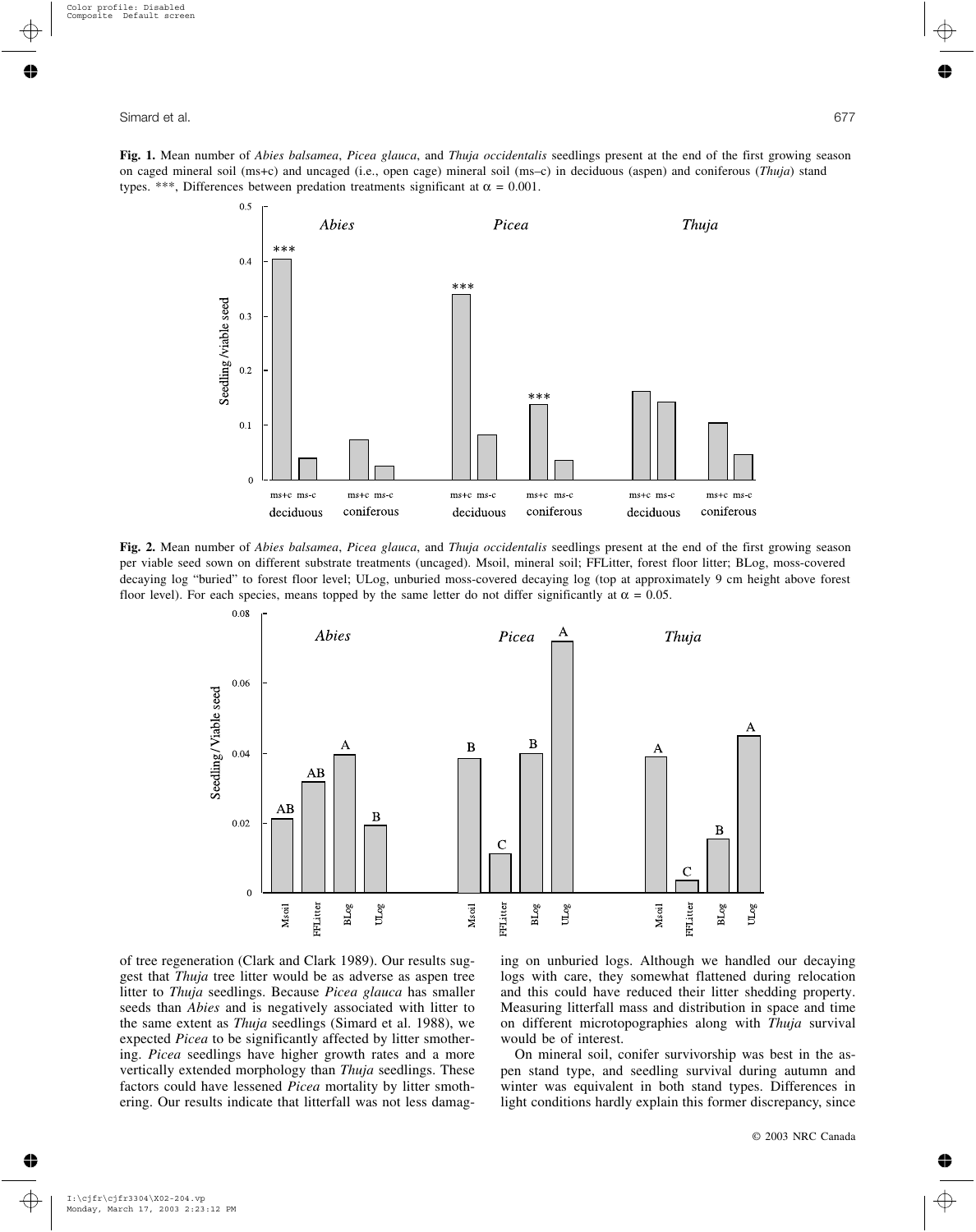**Fig. 3.** Mean autumn–winter survival (live seedling present at the beginning of the second growing season per seedling present at the end of the first growing season) of *Abies balsamea*, *Picea glauca*, and *Thuja occidentalis* on different substrate treatments (uncaged). £, no seedlings were alive at the beginning of the second growing season on forest floor litter; Msoil, mineral soil; FFLitter, forest floor litter; BLog, moss-covered decaying log "buried" to forest floor level; ULog, unburied moss-covered decaying log (top at approximately 9 cm height above forest floor level). For each species, means topped by the same letter do not differ significantly at  $\alpha$  = 0.05.



**Fig. 4.** Mean autumn–winter survival (live seedling present at the beginning of the second growing season per seedling present at the end of the first growing season) of *Abies balsamea*, *Picea glauca*, and *Thuja occidentalis* with litterfall exclusion roofs (+lwire) and without litterfall exclusion roofs (–lwire) in deciduous (aspen) and coniferous (*Thuja*) stand types. \*\*\*, Differences between litterfall treatments significant at  $\alpha = 0.001$ .



light levels measured in summer on the ground of these stand types are equivalent (Messier et al. 1998). Moreover, we seeded in June, and during the first summer, low regeneration is rarely attributable to low light levels (Place 1955; Tan and Bruckert 1992; Oswald and Neuenschwander 1995; McLaren and Janke 1996). However, better survival under aspen could be attributable to spring conditions under deciduous canopies. Higher light penetration (Constabel and Lieffers 1996) is probably accompanied by higher forest floor temperature, which hastens germination. Earlyemerging seedlings typically have increased survival (Farmer 1997). The water content of our soil cores was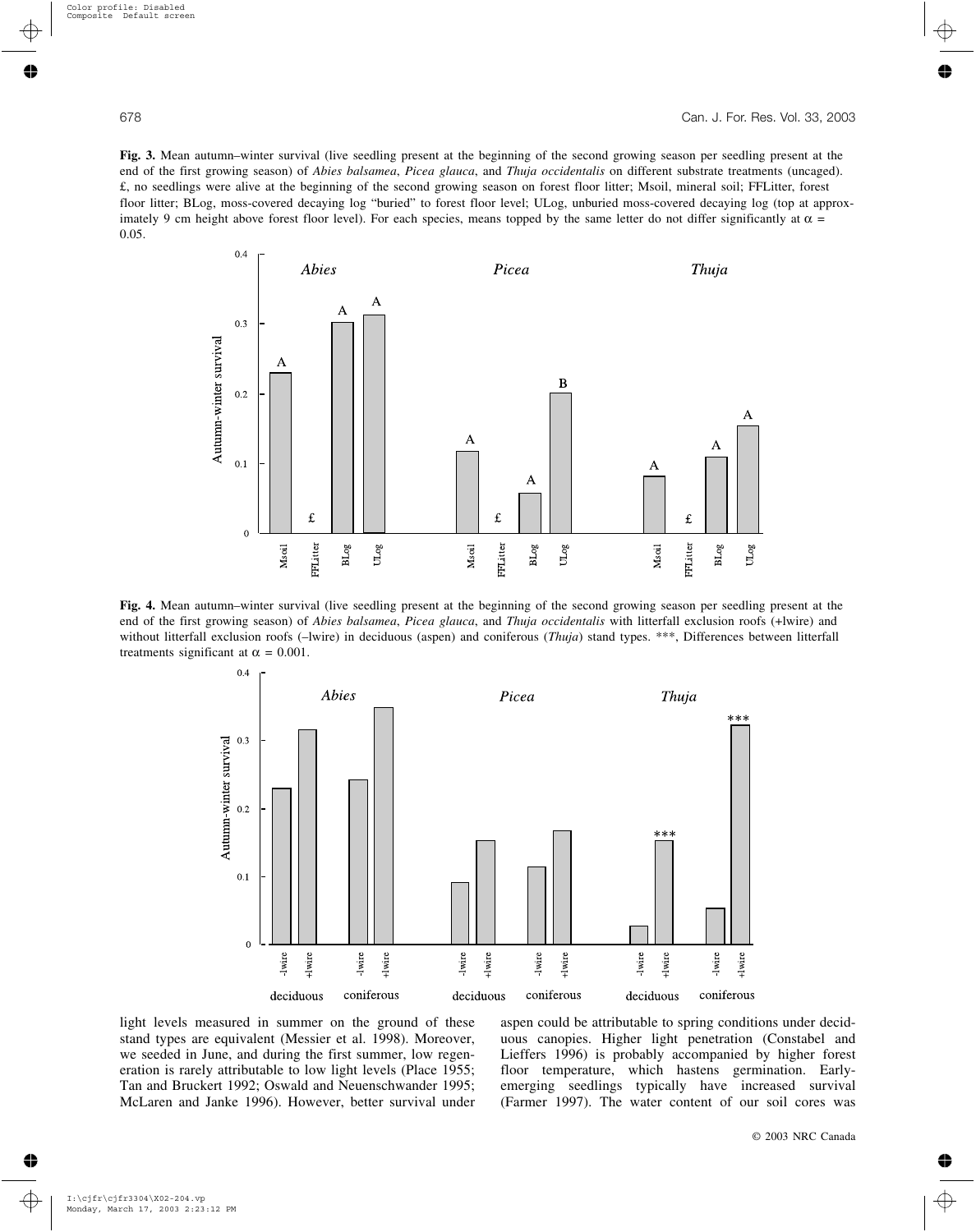equivalent among stand types. Although increased sampling would have been necessary, there is no good method to measure moisture at the soil–seed interface (Winsa 1995). Methods need to be developed to characterize the microenvironment of seeds that are not buried in soil. The stand effect on survival disappears when all uncaged substrates are analyzed. This could be the result of stand  $\times$  substrate  $\times$ predation interactions or of higher microclimatic stand effects on mineral soil, which is more homogenous compared with moss and litter. More caged quadrats would have been needed to test interactions. Excluding rodents without modifying microenvironmental conditions, including litterfall, is a challenge. Many other variables associated with a particular canopy type could also alter seedling survival at that stage. These factors range from nutrients and allelopathic chemicals to insect herbivory and fungal pathogens (see Fox 1977). Nevertheless, for analogous substrates, we get equal or better conifer survivorship under aspen than under *Thuja*dominated canopies. This result is noteworthy given the scarcity of *Picea* and *Thuja* seedlings in these stands, even near seed bearers.

Our caging experiments on mineral soil show that *Picea* survivorship was reduced by predation in both aspen and *Thuja* stand types. *Picea* predation is not surprising at that stage, since *Picea* seeds are a preferred food for small mammals (Abbott 1962; Smith 1970; Janzen 1971; Nienstaedt and Zasada 1990), especially when spring seeded (Radvanyi 1970). Results also show that *Abies* survivorship from seed until the end of the first summer can be decreased by predation in aspen stands. Seed predation of *Abies balsamea* was observed in both *Thuja occidentalis* and *Betula papyrifera* stands in Minnesota (Cornett et al. 1998). Further investigations are needed to explain the low *Abies* predation observed in our *Thuja* stands compared with aspen stands. Our results are in agreement with studies indicating that *Thuja* spp. seeds and seedlings are scarcely predated by vertebrate ground foragers (Moore 1940; Gashwiler 1967, 1971; Bartlett et al. 1991). Therefore, the low abundance of *Thuja occidentalis* regeneration from seed in mixedwood stands compared with *Picea glauca* or *Abies balsamea* cannot be attributed to predation from ground foragers.

#### **Implications for species and stand dynamics**

Our results show that substrate type had similar effects on early seedling survivorship in both aspen and *Thuja* stands. This substrate effect could somewhat be indirect by acting on predation pressure (Shaw 1968; Vander Wall 1994; Nystrand and Granström 1997*a*, 1997*b*). Nevertheless, substrate preferences agree with studies done in the area and in other forests (Nelson 1950; Scott and Murphy 1987; Nienstaedt and Zasada 1990; McLaren and Janke 1996; DeLong et al. 1997; Simard et al. 1998). In numerous boreal and subalpine forests, *Abies* spp. regeneration is more abundant than codominant species such as *Picea* spp. and *Thuja occidentalis* (Knapp and Smith 1982; Perkins et al. 1992; Kubota et al. 1994; Kneeshaw and Bergeron 1996). In all of these cases, *Abies* spp. are found on a wider range of regeneration substrates than codominants (Knapp and Smith 1982; Klein et al. 1991; Kubota et al. 1994; Simard et al. 1998). Although the limited number of co-occuring tree species at these latitudes restrains analysis, higher *Abies* survival in understories is probably related to seed size.

Other research in our study area has shown that *Picea* and *Thuja* regeneration is particularly scarce under pure aspen stands compared with older, more coniferous stands (Kneeshaw and Bergeron 1996; Bergeron and Charron 1994). Aspen stands also have fewer nurse logs and coarse woody debris smaller in diameter (Simard et al. 1998; Hély et al. 2000). This study showed that during the year following a spring seeding, on analogous substrates, *Picea* and *Thuja* survivorship under aspen stands was not lower than under *Thuja*-dominated stands. Furthermore, on decaying logs, *Picea* and *Thuja* early survivorship was raised towards that of *Abies* regardless of stand type. If survivorship patterns are maintained, decaying logs would therefore increase *Picea* and *Thuja* dominance towards that of *Abies*. *Thuja* is also more likely to be killed by litterfall, suggesting that this most shade-tolerant species is to some extent less "understory tolerant" than the larger seeded *Abies* or *Picea* soon after germination. More detailed studies coupling understory microenvironmental descriptions with germination, survival, and predation are needed to evaluate the relative importance of microenvironmental variables and ultimately to modify forest management practices to enhance early seedling survival.

# **Acknowledgements**

This study was funded by the ministère de la Science et de l'Enseignement supérieur du Québec (FCAR (Fonds pour la formation de chercheurs et l'aide à la recherche) program) and the Université du Québec FODAR program. We thank the ministère de l'Énergie et des Ressources du Québec for providing seeds. Thanks are also extended to Isabelle Aubin and Luce-Marie Brodeur for technical assistance as well as Sylvain Parent, Bertrand Fournier, Donald Clark, and all the members of the Groupe de recherche en écologie forestière interuniversitaire who helped.

# **References**

- Abbott, H.G. 1962. Tree seed preferences of mice and voles in the Northeast. J. For. **60**: 97–99.
- Anderson, L.J., and Winterton, A.J. 1996. Germination as a determinant of seedling distributions among natural substrates in *Picea engelmannii* (Pinaceae) and *Abies lasiocarpa* (Pinaceae). Am. J. Bot. **83**: 112–117.
- Arthur, M.A., and Fahey, T.J. 1990. Mass and nutrient content of decaying boles in an Englemann spruce – subalpine fir forest, Rocky Mountain National Park, Colorado. Can. J. For. Res. **20**: 730–737.
- Aubin, I., Beaudet, M., and Messier, C. 2000. Light extinction coefficients specific to the understory of the southern boreal forest, Quebec. Can. J. For. Res. **30**: 168–177.
- Bartlett, R.M., Reader, R.J., and Larson, D.W. 1991. Multiple controls of cliff-edge distribution patterns of *Thuja occidentalis* and *Acer saccharum* at the stage of seedling recruitment. J. Ecol. **79**: 183–197.
- Bergeron, Y. 2000. Species and stand dynamics in the mixed woods of Quebec's southern boreal forest. Ecology, **81**: 1500– 1516.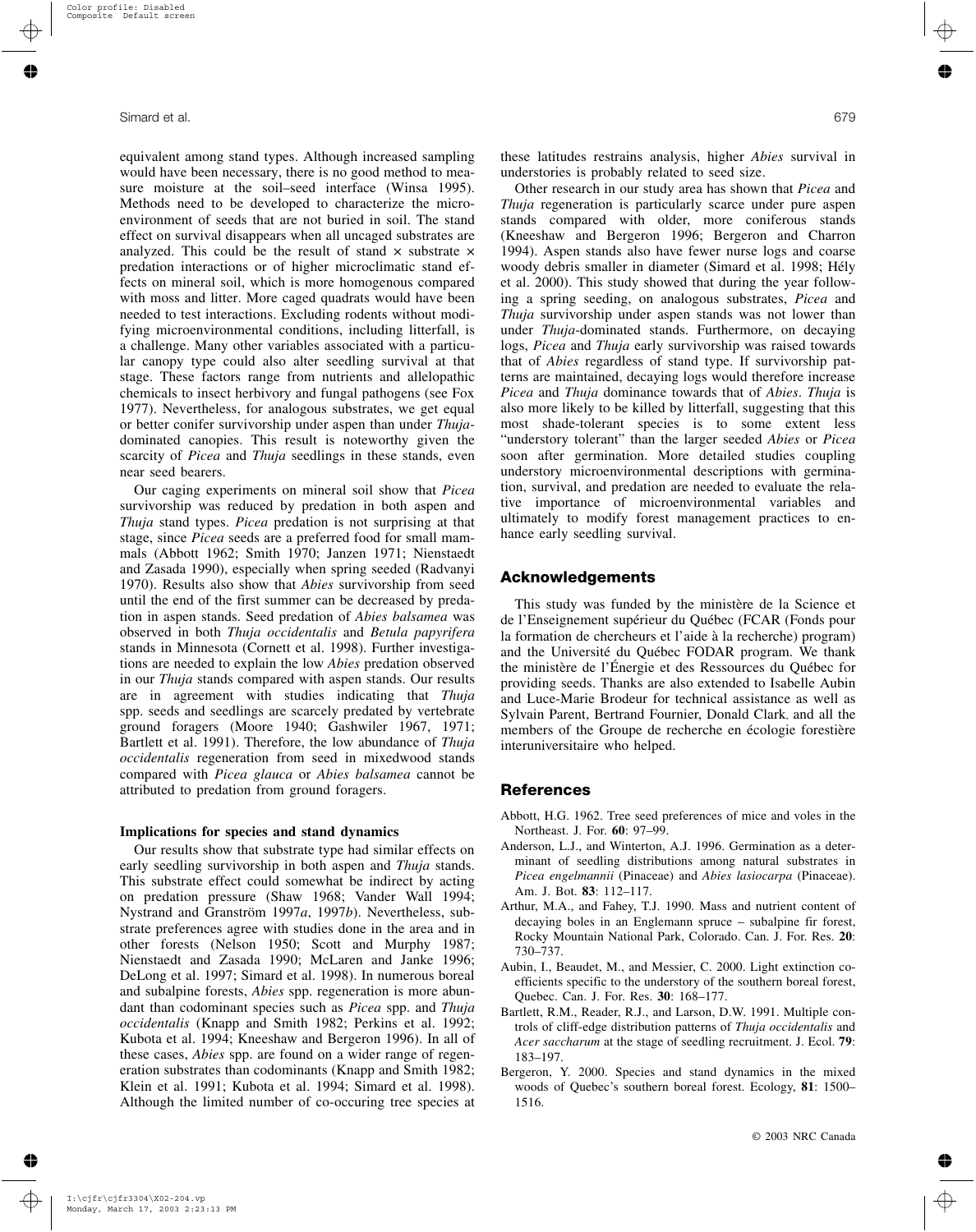- Bergeron, Y., and Charron, D. 1994. Postfire stand dynamics in a southern boreal forest (Québec): a dendroecological approach. Écoscience, **1**: 173–184.
- Bergeron, Y., and Dubuc, M. 1989. Succession in the southern part of the Canadian boreal forest. Vegetatio, **79**: 51–63.
- Bondesson, L. 1988. On the gain by spreading seeds; a statistical analysis of sowing experiments. Scand. J. For. Res. **3**: 305–314.
- Bradshaw, R.H.W. 1993. Tree species dynamics and disturbance in three Swedish boreal forest stands during the last two thousand years. J. Veg. Sci. **4**: 759–764.
- Caccia, F.D., and Ballaré, C.L. 1998. Effects of tree cover, understory vegetation, and litter on regeneration of Douglas-fir (*Pseudotsuga menziesii*) in southwestern Argentina. Can. J. For. Res. **28**: 683–692.
- Carter, R.E., and Klinka, K. 1992. Variation in shade tolerance of Douglas fir, western hemlock, and western redcedar in coastal British Columbia. For. Ecol. Manage. **55**: 87–105.
- Chandler, R.F., Jr. 1943. Amount and mineral nutrient content of freshly fallen litter of some northeastern conifers. Soil Sci. Soc. Am. Proc. **7**: 409–411.
- Christy, E.J., and Mack, R.N. 1984. Variation in demography of juvenile *Tsuga heterophylla* across the substratum mosaic. J. Ecol. **72**: 75–91.
- Clark, D.B., and Clark, D.A. 1989. The role of physical damage in the seedling mortality regime of a neotropical rain forest. Oikos, **55**: 225–230.
- Clements, J.R. 1964. The potential influence of soil splashing by raindrops on seedling survival. Dep. For. Can. For. Res. Branch Contrib. 621.
- Collett, D. 1991. Modeling binary data. Chapman and Hall, London, U.K.
- Constabel, A.J., and Lieffers, V.J. 1996. Seasonal patterns of light transmission through boreal mixedwood canopies. Can. J. For. Res. **26**: 1008–1014.
- Cornett, M.W., Reich, P.B., and Puettmann, K.J. 1997. Canopy feedbacks and microtopography regulate conifer seedling distribution in two Minnesota conifer–deciduous forests. Écoscience, **4**: 353–364.
- Cornett, M.W., Puettmann, K.J., and Reich, P.B. 1998. Canopy type, forest floor, predation, and competition influence conifer seedling emergence and early survival in two Minnesota conifer–deciduous forests. Can. J. For. Res. **28**: 196–205.
- Côté, S., and Bélanger, L. 1991. Variations de la régénération préétablie dans les sapinières boréales en fonction de leurs caractéristiques écologiques. Can. J. For. Res. **21**: 1779–1795.
- Day, R.J. 1964. The microenvironments occupied by spruce and fir regeneration in the Rocky mountains. Dep. For. Can. For. Res. Branch Contrib. 576.
- DeLong, H.B., Lieffers, V.J., and Blenis, P.V. 1997. Microsite effects on first-year establishment of white spruce in aspendominated boreal mixedwoods. Can. J. For. Res. **27**: 1452–1457.
- Environment Canada. 1993. Canadian climate normals 1961–1990. Canadian climate program. Environment Canada, Atmospheric Environment Service, Downswiew, Ont.
- Farmer, R.E., Jr. 1997. Seed ecophysiology of temperate and boreal zone trees. St. Lucie Press, Delray Beach, Fla.
- Fenner, M. 1987. Seedlings. New Phytol. **106**(Suppl.): 35–47.
- Fox, J.F. 1977. Alternation and coexistence of tree species. Am. Nat. **111**: 69–89.
- Frelish, L.E., and Reich, P.B. 1995. Spatial patterns and succession in a Minnesota southern boreal forest. Ecol. Monogr. **65**: 325–346.
- Gashwiler, J.S. 1967. Conifer seed survival in a western Oregon clearcut. Ecology, **48**: 431–438.
- Gashwiler, J.S. 1971. Emergence and mortality of Douglas fir, western hemlock and western redcedar seedlings. For. Sci. **17**: 230–237.
- Grandtner, M.M. 1966. La végétation forestière du Québec méridional. Presses de l'Université Laval, Québec, Que.
- Gray, A.N., and Spies, T.A. 1997. Microsite controls on tree seedling establishment in conifer forest canopy gaps. Ecology, **78**: 2458–2473.
- Gregory, R.A. 1966. The effect of leaf litter upon establishment of white spruce beneath paper birch. For. Chron. **42**: 251–255.
- Harmon, M.E., and Franklin, J.F. 1989. Tree seedlings on logs in *Picea*–*Tsuga* forests in Oregon and Washington. Ecology, **70**: 48–59.
- Harmon, M.E., Franklin, J.F., Swanson, F.J., Sollins, P., Gregory, S.V., Lattin, J.D., Anderson, N.H., Cline, S.P., Aumen, N.G., Sedell, J.R., Lienkaemper, G.W., Cromack, K., Jr., and Cummins, K.W. 1986. Ecology of coarse woody debris in temperate ecosystems. Adv. Ecol. Res. 15. pp. 133–302.
- Harper, J.L. 1977. Population biology of plants. Academic Press, London, U.K.
- Hartgerink, A.P., and Bazzaz, F.A. 1984. Seedling-scale environmental heterogeneity influences individual fitness and population structure. Ecology, **65**: 198–206.
- Heinselman, M.L. 1981. Fire and succession in the conifer forests of northern North America. *In* Forest succession: concepts and application. *Edited by* D.C. West, H.H. Shugart, and D.B. Botkin. Springer-Verlag, New York. pp. 375–405.
- Hély, C., Bergeron, Y., and Flannigan, M.D. 2000. Coarse woody debris in the southeastern Canadian boreal forest: composition and load variations in relation to stand replacement. Can. J. For. Res. **30**: 674–687.
- Janzen, D.H. 1971. Seed predation by animals. Annu. Rev. Ecol. Syst. **2**: 465–492.
- Johnston, W.F. 1990. *Thuja occidentalis* northern white cedar. *In* Sylvics of North America. Vol. 1. Conifers. *Edited by* R.M. Burns and B.H. Honkala. U.S. Dep. Agric. Agric. Handb. 654. pp. 580–589.
- Jones, R.H., Sharitz, R.R., Dixon, P.M., Segal, D.S., and Schneider, R.L. 1994. Woody plant regeneration in four floodplain forests. Ecol. Monogr. **64**: 345–367.
- Klein, R.M., Perkins, T.D., Tricou, J., Oates, A., and Cutler, K. 1991. Factors affecting red spruce regeneration in declining areas of Camels Hump Mountain, Vermont. Am. J. Bot. **78**: 1191– 1198.
- Knapp, A.K., and Smith, W.K. 1982. Factors influencing understory seedling establishment of Engelmann spruce (*Picea engelmannii*) and subalpine fir (*Abies lasiocarpa*) in southeast Wyoming. Can. J. Bot. **60**: 2753–2761.
- Kneeshaw, D.D., and Bergeron, Y. 1996. Ecological factors affecting the abundance of advance regeneration in Quebec's southwestern boreal forest. Can. J. For. Res. **26**: 888–898.
- Kneeshaw, D.D., and Bergeron, Y. 1998. Canopy gap characteristics and tree replacement in the southeastern boreal forest. Ecology, **79**: 783–794.
- Koroleff, A. 1954. Leaf litter as a killer. J. For. **52**: 178–182.
- Kubota, Y., Konno, Y., and Hiura, T. 1994. Stand structure and growth patterns of understorey trees in a coniferous forest, Taisetsuzan National Park, northern Japan. Ecol. Res. **9**: 333–341.
- Kuuluvainen, T., and Juntunen, P. 1998. Seedling establishment in relation to microhabitat variation in a windthrow gap in a boreal *Pinus sylvestris* forest. J. Veg. Sci. **9**: 551–562.
- McLaren, B.E., and Janke, R.A. 1996. Seedbed and canopy cover effects on balsam fir seedling establishment in Isle Royale National Park. Can. J. For. Res. **26**: 782–793.